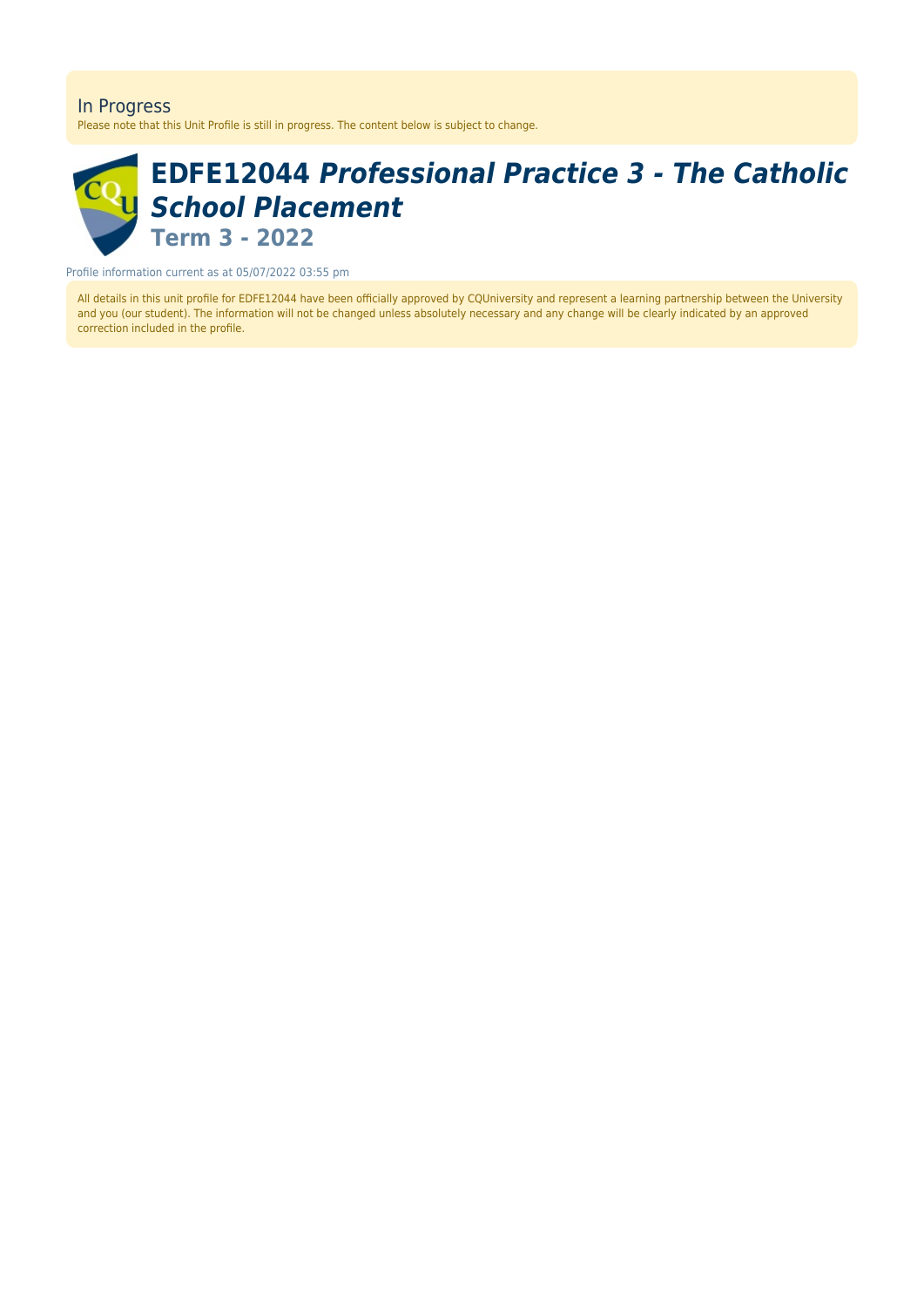## General Information

### Overview

In Professional Practice 3 (Catholic School Placement), you will prepare for and complete an assessable professional experience placement in a Catholic school as a required component of your acceptance into the Catholic Education strand of your course. You will participate in tutorials, practical workshops and your school placement which comprises a four week continuous block. Your learning in this unit is designed around two integrated modules. In the first module, you will enhance your ability to design, adapt, implement and assess teaching sequences that cater for the diverse needs of learners in mainstream classrooms. You will develop knowledge of the purposes of using assessment for learning and practices for interpreting student data that inform differentiation practices. In addition, you will learn and apply teaching practices for setting learning goals, modifying lessons plans and learning sequences, adapting pedagogical approaches and using feedback techniques that are responsive to students' learning needs. In the second module of this unit, you will build your knowledge and understanding of the particular strategies, rituals, traditions and resources that characterise the Christian belief practices of Catholic school communities. You will use this knowledge to reflect on the responsibilities of teachers within the Catholic schooling system and the nature of partnerships with parents / carers and the school community in supporting engagement and participation in the important personal and communal faith rituals of the Catholic tradition.

### Details

Career Level: Undergraduate Unit Level: Level 2 Credit Points: 6 Student Contribution Band: 7 Fraction of Full-Time Student Load: 0.125

## Pre-requisites or Co-requisites

Students must have successfully completed EDFE12042 or EDFE11039 or equivalent to enrol in this unit. Important note: Students enrolled in a subsequent unit who failed their pre-requisite unit, should drop the subsequent unit before the census date or within 10 working days of Fail grade notification. Students who do not drop the unit in this timeframe cannot later drop the unit without academic and financial liability. See details in the **Assessment Policy and** [Procedure \(Higher Education Coursework\)](https://www.cqu.edu.au/policy).

### Offerings For Term 3 - 2022

• Mixed Mode

### Attendance Requirements

All on-campus students are expected to attend scheduled classes – in some units, these classes are identified as a mandatory (pass/fail) component and attendance is compulsory. International students, on a student visa, must maintain a full time study load and meet both attendance and academic progress requirements in each study period (satisfactory attendance for International students is defined as maintaining at least an 80% attendance record).

### Website

[This unit has a website, within the Moodle system, which is available two weeks before the start of term. It is important](https://moodle.cqu.edu.au) [that you visit your Moodle site throughout the term. Please visit Moodle for more information.](https://moodle.cqu.edu.au)

## Class and Assessment Overview

Information for Class and Assessment Overview has not been released yet. This information will be available on Monday 12 September 2022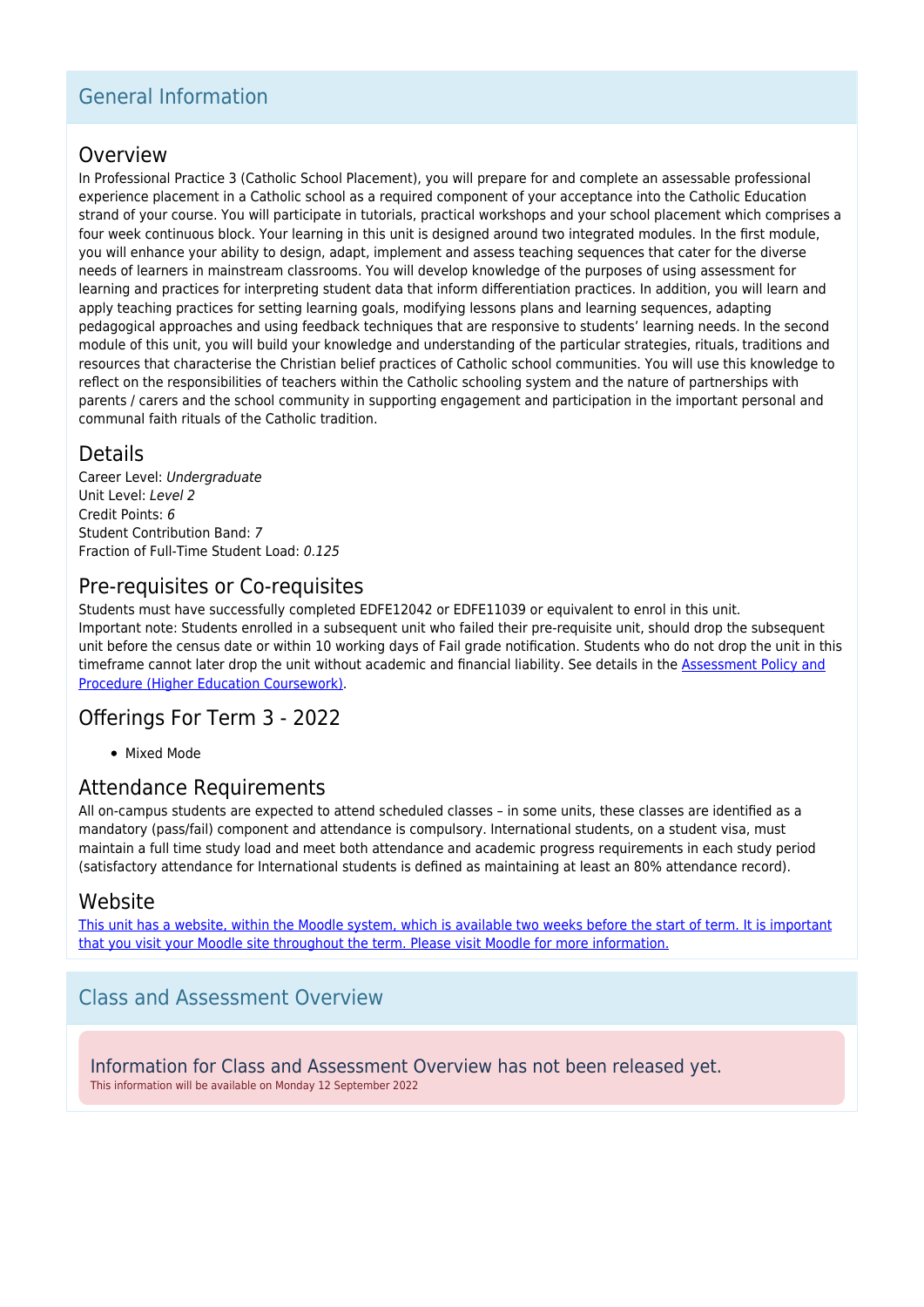## CQUniversity Policies

#### **All University policies are available on the [CQUniversity Policy site.](https://policy.cqu.edu.au/)**

You may wish to view these policies:

- Grades and Results Policy
- Assessment Policy and Procedure (Higher Education Coursework)
- Review of Grade Procedure
- Student Academic Integrity Policy and Procedure
- Monitoring Academic Progress (MAP) Policy and Procedure Domestic Students
- Monitoring Academic Progress (MAP) Policy and Procedure International Students
- Student Refund and Credit Balance Policy and Procedure
- Student Feedback Compliments and Complaints Policy and Procedure
- Information and Communications Technology Acceptable Use Policy and Procedure

This list is not an exhaustive list of all University policies. The full list of University policies are available on the [CQUniversity Policy site.](https://policy.cqu.edu.au/)

## Previous Student Feedback

### Feedback, Recommendations and Responses

Every unit is reviewed for enhancement each year. At the most recent review, the following staff and student feedback items were identified and recommendations were made.

### Feedback from Supervising teachers of WIL placements

#### **Feedback**

Resources supported student success and knowledge acquisition

#### **Recommendation**

Maintain the quality of resources for the supervision and assessment of placements.

## Unit Learning Outcomes

Information for Unit Learning Outcomes has not been released yet.

This information will be available on Monday 12 September 2022

### Alignment of Learning Outcomes, Assessment and Graduate Attributes

Information for Alignment of Learning Outcomes, Assessment and Graduate Attributes has not been released yet.

This information will be available on Monday 12 September 2022

### Textbooks and Resources

Information for Textbooks and Resources has not been released yet. This information will be available on Monday 12 September 2022